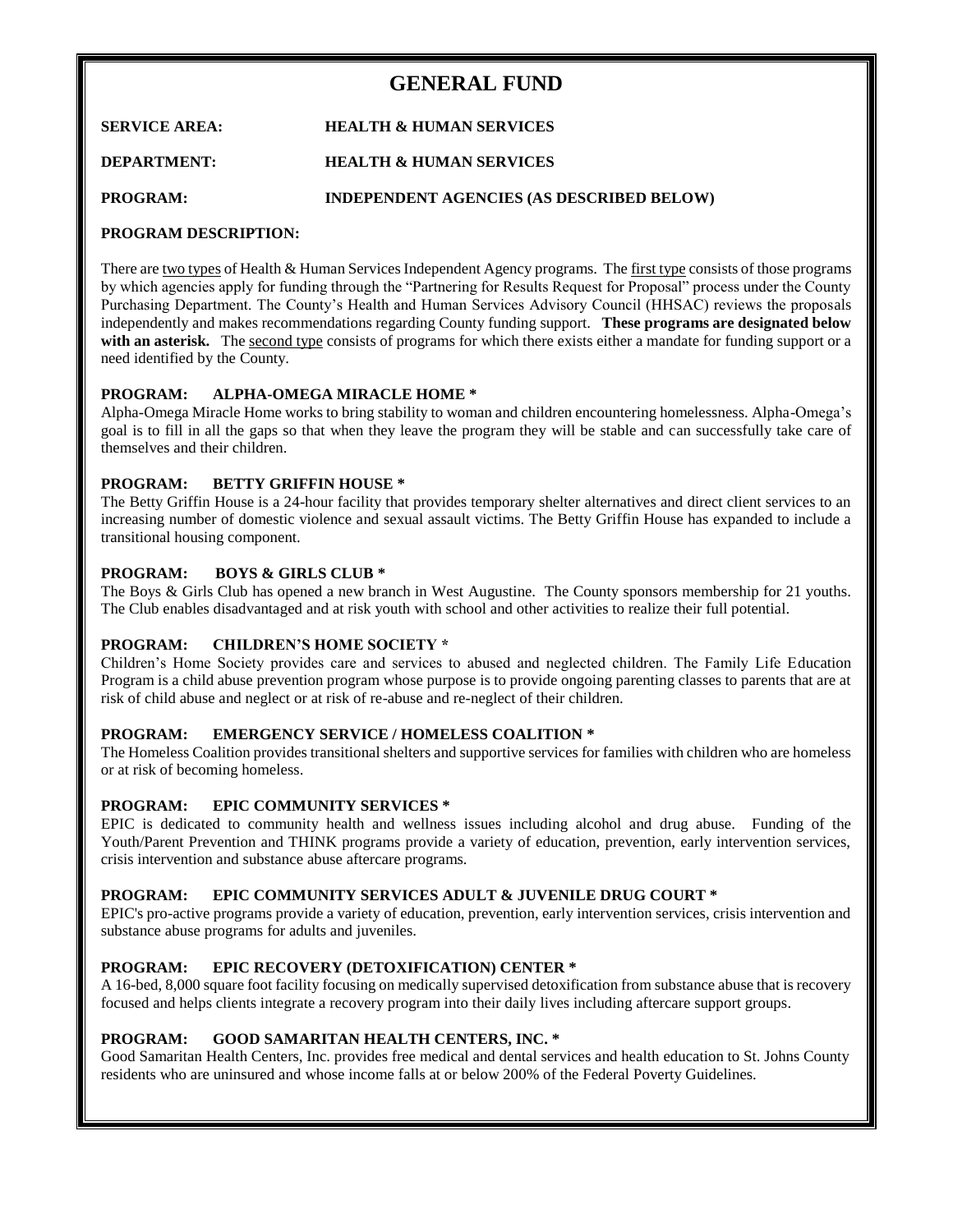## **INDEPENDENT AGENCIES – HEALTH & HUMAN SERVICES (continued)**

## **PROGRAM: HOME AGAIN ST. JOHNS \***

Home Again St. Johns (also referred to as "Home Again") is a non-profit organization working in a multi-agency coordinated system to alleviate homelessness in St. Johns County by actively engaging homeless individuals in implementing their own return to self-sufficiency.

# **PROGRAM: LEARN TO READ OF ST. JOHNS COUNTY \***

The Learn to Read Program helps individuals improve their quality of life by teaching them how to read, write and solve math problems. Participants are also coached on some subjects of the GED test.

# **PROGRAM: ST. JOHNS COUNTY COUNCIL ON AGING \***

The Council on Aging provides grant management for a variety of services that include nutrition, transportation and inhome services throughout the County. These services directly impact the safety, health and welfare of County residents. COA has recently added another component at the Sunshine Center. The Center provides care and support services for aging/infirm adults with Alzheimer's and dementia, enabling their family members to work and to relieve caregiver stress. The OAA/CCE Program amount also includes an appropriation to insure the County facility on Marine Street.

## **PROGRAM: EARLY LEARNING COALITION OF PUTNAM AND ST. JOHNS \***

The School Readiness Coalition provides childcare services to children identified as being at risk of abuse and neglect and to low income working families. The program also coordinates the monitoring of financial, educational, nutritional, health, and social service programs.

## **PROGRAM: ST. JOHNS COUNTY WELFARE FEDERATION \***

The St. Johns County Welfare Federation provides an assisted living facility for low income and indigent residents of St. Johns County at the Buckingham Smith Memorial Home.

## **PROGRAM: STEWART-MARSHMAN (SMA) BEHAVIORAL HEALTH SERVICES, INC. \***

SMA Behavioral Health Service, Inc contracts through the State to provide behavioral health services to the residents of St. Johns County. In addition, the State mandates that counties contribute a certain minimum to support services.

## **PROGRAM: ST. FRANCIS HOUSE \***

The St. Francis House provides Emergency Shelter and Client Support Services to the homeless and those at risk of homelessness. The array of services provided to the homeless and near homeless assist them with a way to rise from their situation and become productive.

## **PROGRAM: ST. JOHNS HOUSING PARTNERSHIP \***

Provides emergency repairs to low-income County residents and also provides youth employment initiatives as part of job training programs.

# **PROGRAM: MEDICAID BUYBACK/LIP**

Flagler Hospital provides healthcare services to citizens of St. Johns County who are indigent or qualified Medicaid recipients. Through a State program (LIP) County funds are leveraged to augment Medicaid payments to the hospital.

## **PROGRAM: BAKER ACT**

The Baker Act is a law mandated by the State of Florida enabling emergency mental health services and temporary detention of patients impaired by their mental illness and unable to determine their needs for treatment. The State requires counties to financially support local hospital efforts relative to the Act.

## **PROGRAM: AZALEA CLINIC**

A Federally Qualified Health Center with County locations in St. Augustine and Hastings that provides affordable medical and dental care for qualifying patients with sliding fees for low income and uninsured patients.

## **PROGRAM: ST. AUGUSTINE YOUTH SERVICES \***

SAYS is a nonprofit agency that submitted an application and was recommended by the HHS Advisory Council to receive County funding to provide the Mobile Crisis Response Team (MCRT), a community healthcare program that helps to improve child safety and well-being plus increase access to mental health care resources for youth and their families.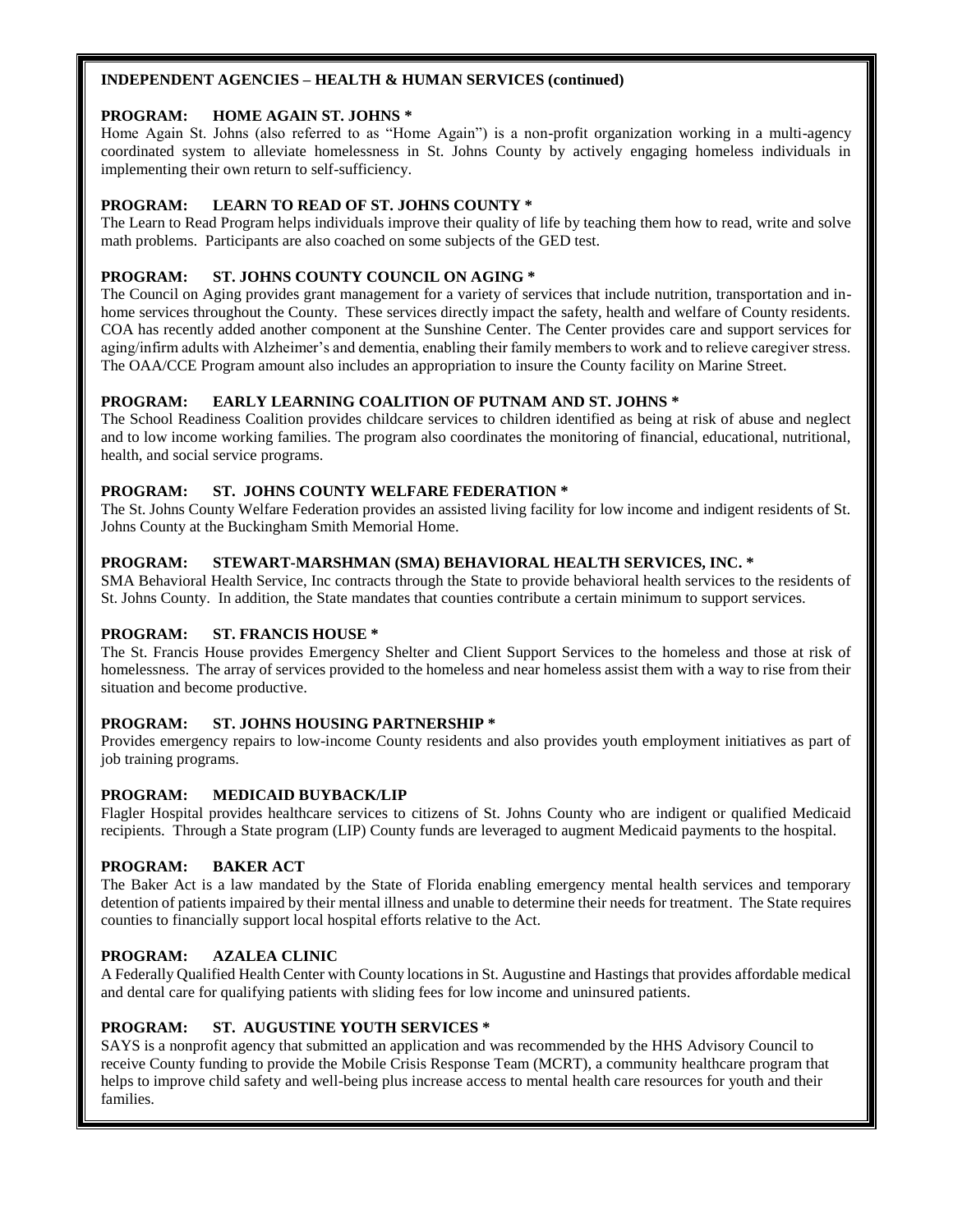# **INDEPENDENT AGENCIES – HEALTH & HUMAN SERVICES (continued)**



**FY 2022 BUDGET HIGHLIGHTS:** The budget primarily reflects funding at levels recommended by the HHSAC. A priority in FY 2022 is to address homelessness and substance abuse. These agencies continue to receive funding as a result of the RFP process.

#### **REVENUE:**

The revenue to fund a portion of these Independent Agencies is provided by the General Fund. The County contributes toward the funding of the independent agencies listed below:

## **HHSAC REVIEWED EXPENDITURES:**

| <b>Agency</b>                                                              | <b>Actual</b><br><b>Expenditures</b><br>FY '18 | <b>Actual</b><br><b>Expenditures</b><br>FY '19 | <b>Actual</b><br><b>Expenditures</b><br>FY '20 | <b>Adopted</b><br><b>Budget</b><br>FY'21 | Workshop<br>FY'22 |
|----------------------------------------------------------------------------|------------------------------------------------|------------------------------------------------|------------------------------------------------|------------------------------------------|-------------------|
| <b>Alpha Omega Miracle Home</b>                                            | \$0                                            | \$0                                            | 40,834                                         | 40,834                                   | 40,834            |
| <b>Betty Griffin House</b>                                                 | 204,102                                        | 189,059                                        | 236,324                                        | 236,324                                  | 236,324           |
| <b>Betty Griffin House-Hope</b><br>Program                                 | $\Omega$                                       | $\Omega$                                       | 50,000                                         | 50,000                                   | 50,000            |
| <b>Emergency Services/Homeless</b><br>Coalition                            | 60,252                                         | 66,581                                         | 83,226                                         | 83,226                                   | 83,226            |
| <b>EPIC Community Services</b>                                             | $\theta$                                       | $\theta$                                       | $\overline{0}$                                 | $\Omega$                                 | $\Omega$          |
| <b>EPIC Drug Court - Adult</b><br><b>Substance Abuse Program**</b>         | 158,432                                        | 160,967                                        | 214,910                                        | 214,910                                  | 214,910           |
| <b>EPIC-SJC Intensive Care</b><br>Coordination                             | $\Omega$                                       | 102,551                                        | 165,471                                        | 165,471                                  | 165,471           |
| <b>EPIC</b> – Detoxification Center                                        | 250,000                                        | 287,214                                        | 331,284                                        | 348,663                                  | 348,663           |
| <b>Good Samaritan Health Centers</b>                                       | 61,580                                         | 60,012                                         | 101,653                                        | 101,653                                  | 101,653           |
| <b>Home Again St. Johns</b>                                                | 27,053                                         | $\mathbf{0}$                                   | $\Omega$                                       | $\Omega$                                 | $\Omega$          |
| <b>SJC Council on Aging/ Adult Day</b><br>Care                             | 35,875                                         | $\Omega$                                       | $\Omega$                                       | $\Omega$                                 | $\Omega$          |
| <b>SJC Council on Aging for OAA</b><br>and CCE Programs***                 | 127,188                                        | 166,766                                        | 157,701                                        | 157,701                                  | 157,701           |
| <b>St. Augustine Youth Services-</b><br><b>Community Action Team</b>       | $\boldsymbol{0}$                               | $\theta$                                       | 58,623                                         | 58,623                                   | 58,623            |
| <b>St. Augustine Youth Services-</b><br><b>Mobile Crisis Response Team</b> | $\Omega$                                       | 110,993                                        | 132,947                                        | 138,758                                  | 138,758           |